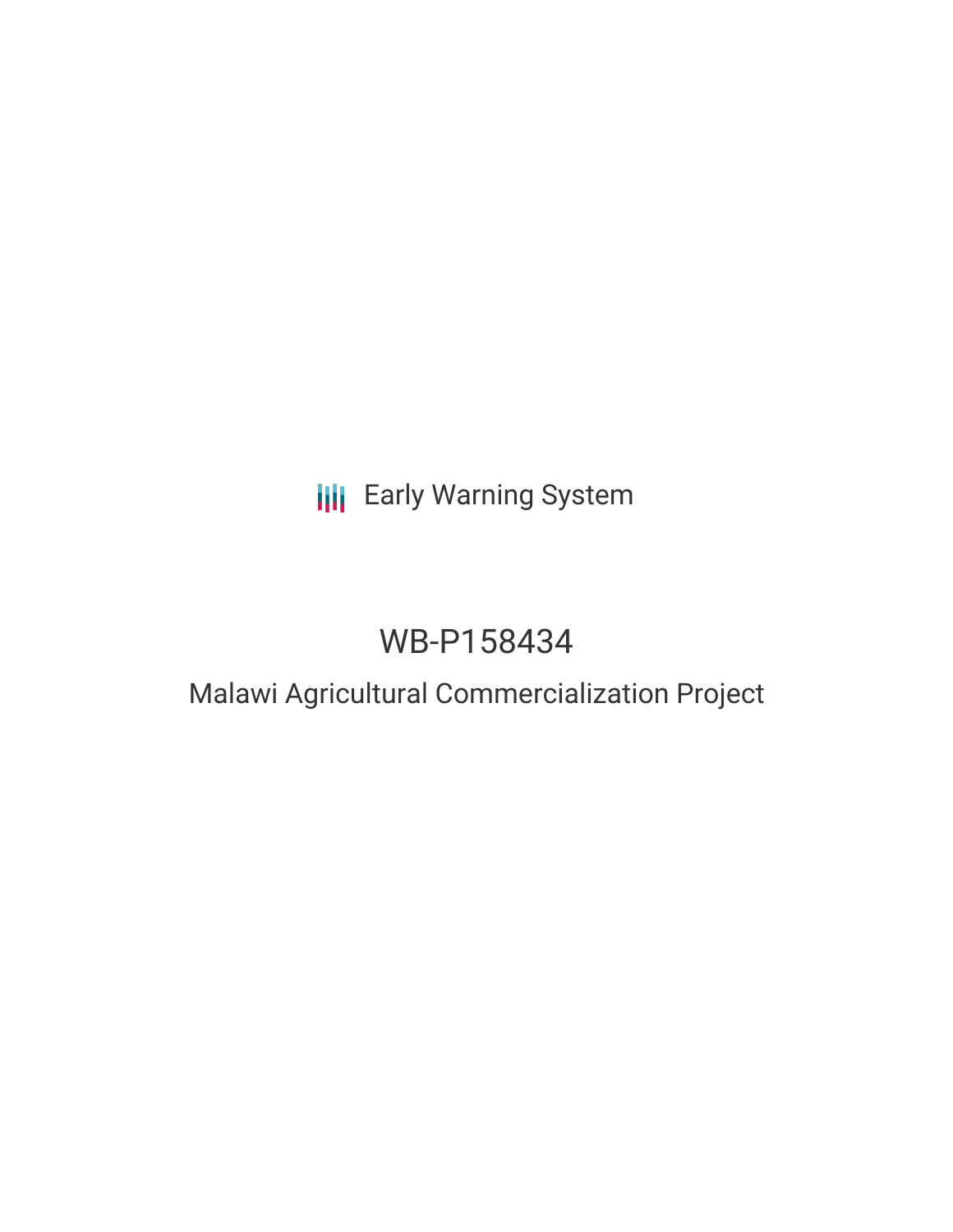

#### **Quick Facts**

冊

| <b>Countries</b>               | Malawi                                                 |
|--------------------------------|--------------------------------------------------------|
| <b>Financial Institutions</b>  | World Bank (WB)                                        |
| <b>Status</b>                  | Active                                                 |
| <b>Bank Risk Rating</b>        | B                                                      |
| <b>Voting Date</b>             | 2017-05-23                                             |
| <b>Borrower</b>                | Ministry of Finance, Economic Planning and Development |
| <b>Sectors</b>                 | Agriculture and Forestry                               |
| <b>Investment Amount (USD)</b> | \$95.00 million                                        |
| <b>Project Cost (USD)</b>      | \$95.00 million                                        |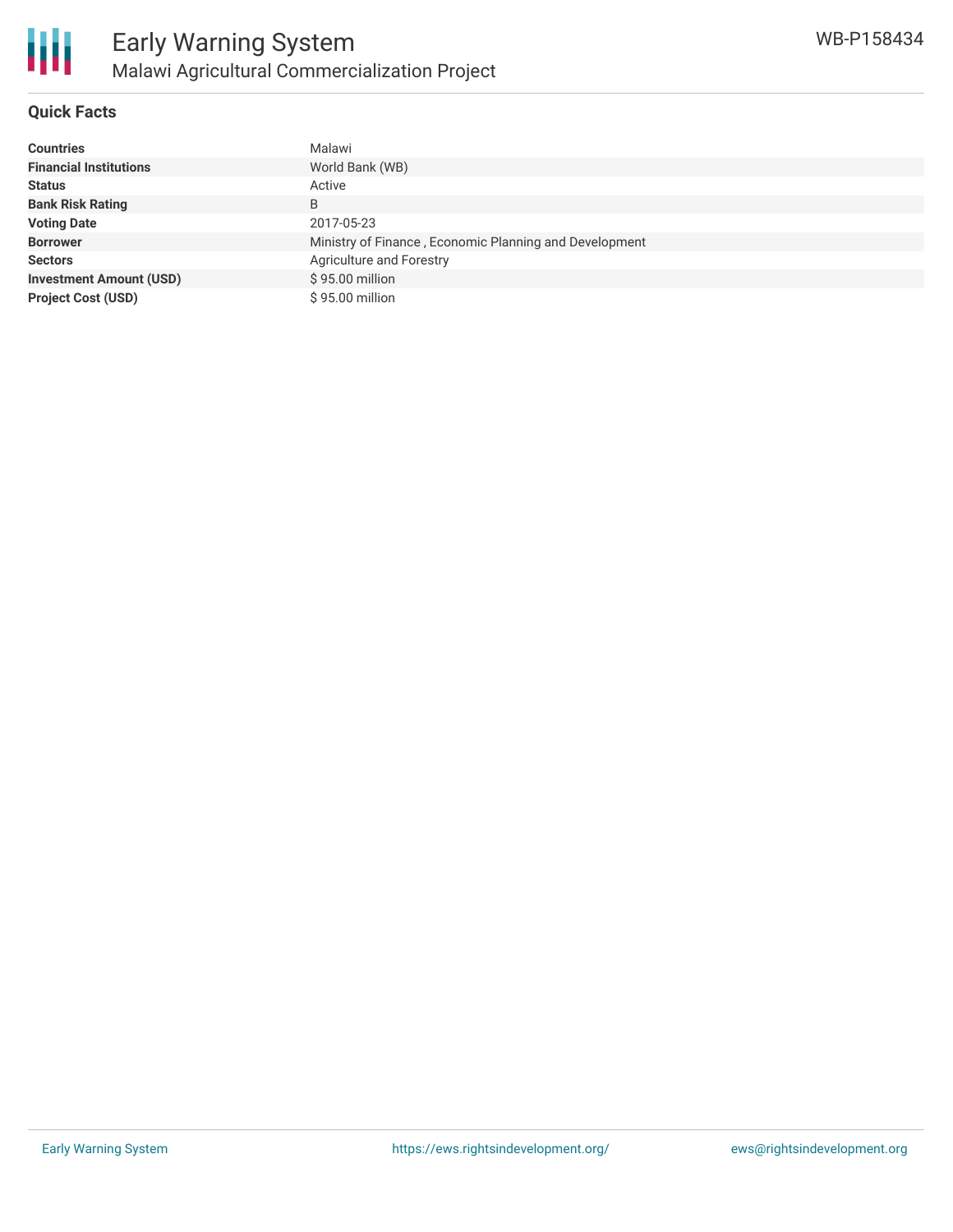

#### **Project Description**

The Project Development Objective is to increase commercialization of agriculture value chain products selected under the project.The project will comprise three main components; (a) Building Productive Alliance; (b) Support Investments Enabling Services; (c) Project Coordination and Management and d) a Contingent Emergency Response Component (CERC).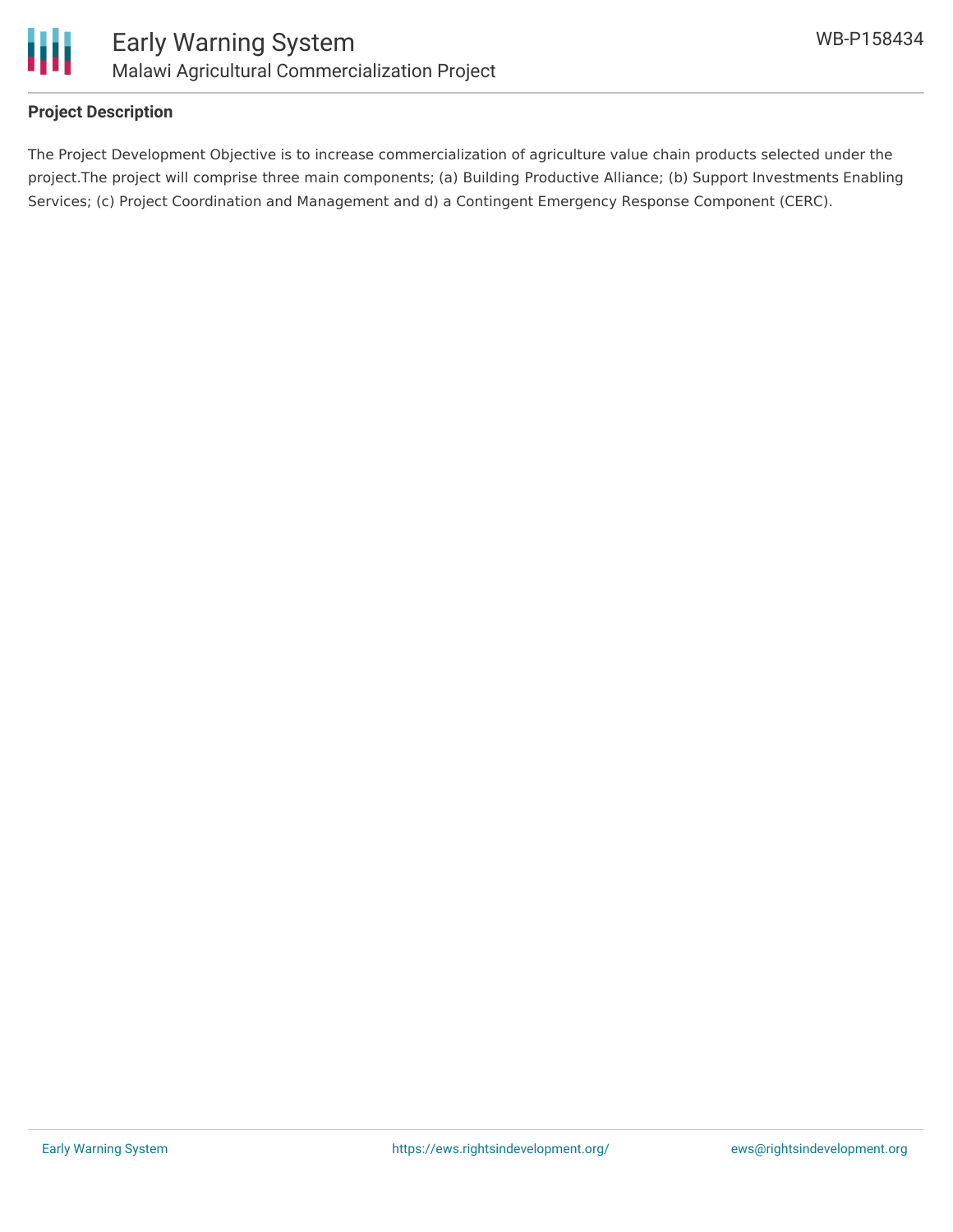

#### **Investment Description**

World Bank (WB)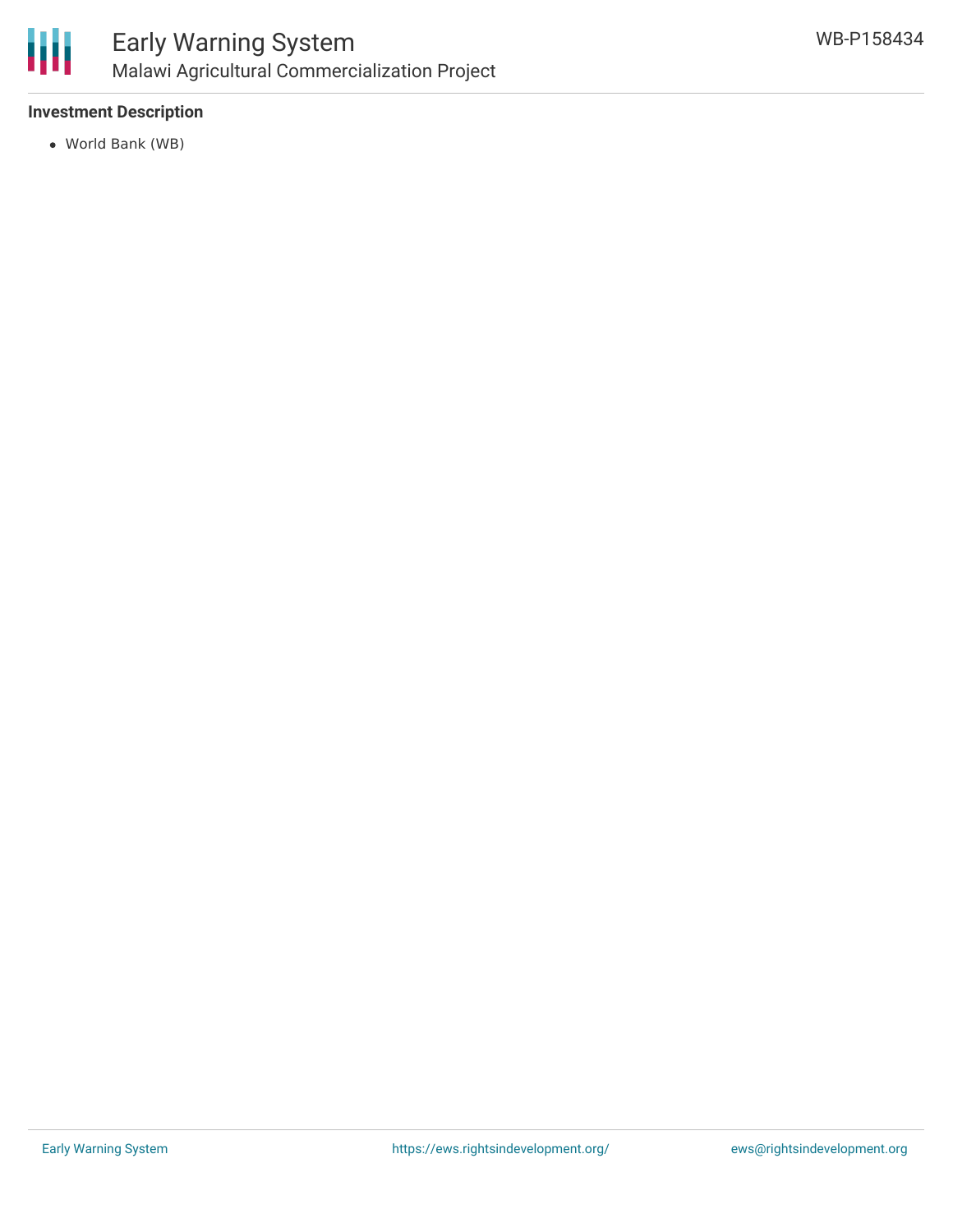

#### **Contact Information**

Ministry of Agriculture, Irrigation and Water Development Erica Maganga Principal Secretary ericamaganga@yahoo.com

Ministry of Industry, Trade and Tourism Cliff Chiunda Principal Secretary cliffchiunda@yahoo.co.uk

ACCOUNTABILITY MECHANISM OF WORLD BANK

The World Bank Inspection Panel is the independent complaint mechanism and fact-finding body for people who believe they are likely to be, or have been, adversely affected by a World Bank-financed project. If you submit a complaint to the Inspection Panel, they may investigate to assess whether the World Bank is following its own policies and procedures for preventing harm to people or the environment. You can contact the Inspection Panel or submit a complaint by emailing ipanel@worldbank.org. You can learn more about the Inspection Panel and how to file a complaint at: http://ewebapps.worldbank.org/apps/ip/Pages/Home.aspx.